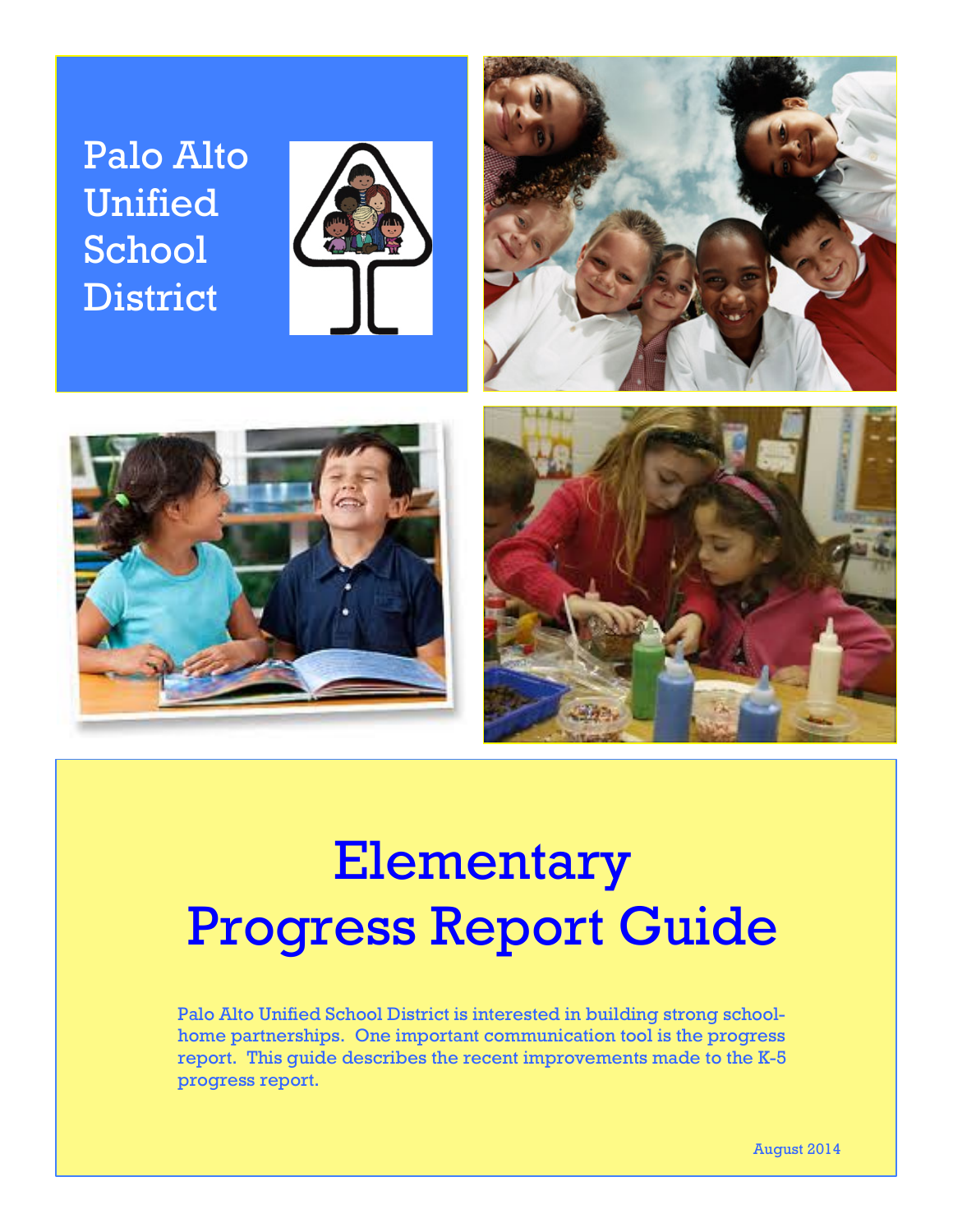





## What's new? Changes to the Progress Report

### **Aligned to the Common Core State Standards in English Language Arts and Mathematics**

California, along with 45 other states, adopted the Common Core State Standards (CCSS). These standards guide instruction in our classrooms. The CCSS represent a set of skills and knowledge that all students must attain. They define "the what" will be taught and our teachers determine the best instructional approaches to use to ensure our students successfully attain those goals.

### **What else was considered in redesigning the progress report?**

Committees made of teachers, administrators and parents listened to input from staff and parents. There was a clear desire to have this reporting tool fulfill the following needs:

- Communicate student strengths and areas for growth
- Report on content that matters most
- Be in parent-friendly language

### **Increased emphasis on social emotional learning**

The PAUSD community is strongly committed to supporting our students academically, behaviorally, and social -emotionally. All three areas are critical to the success of a student. As a result, the social -emotional learning (SEL) section on the progress report has been expanded to inform parents about their children's progress in these areas. These SEL descriptors are based on the research of the Collaborative for Academic, Social and Emotional Learning (CASEL).

### **Narrower Focus**

This progress report does not attempt to report on everything that your child will learn in school. Instead, deliberate effort was put into prioritizing concepts and skills that we believed represented the most critical learning that will lead to students success as they progress through the grades.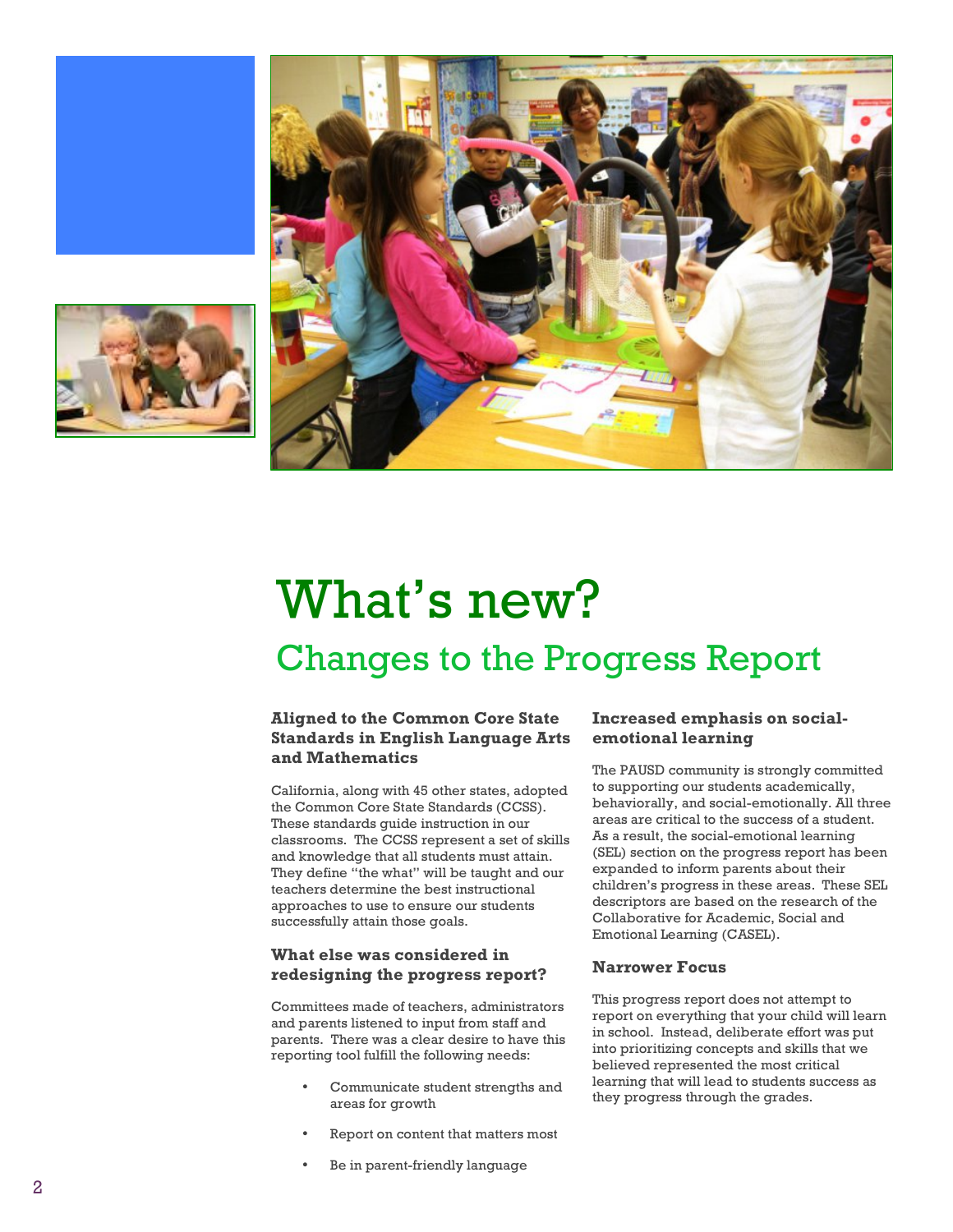





## Frequently Asked Questions

**Why a standards-based progress report? I want to know how my child is doing compared to others in his class, not compared to a standard.**

Standards-based progress reports provide consistent evaluation of student progress throughout the year. Knowing the end-of-year target goal allows teachers to differentiate instruction to appropriately support each student.

#### **How does this help parents understand their child's progress?**

Standards-based progress reports promote more detailed and meaningful conversations at parentteacher conferences. Further, the progress reports help parents understand significant learning expected at each grade level.

#### **Are all standards included on the progress report?**

The progress report does not include all standards as the document would become unwieldy. Reporting standards were crafted and included on the progress report according to what the PAUSD committees believed to be most significant for student learning.

**I f a student is marked as having a strength in one area, is it expected that he/she will exceed that standard by the end of the year?**

That is certainly possible but not expected. The goal is for all students to meet the benchmarks at the end of the year. Some students will exceed the standard in some areas. All students however will demonstrate strengths in some areas whether or not they ultimately exceed the end of year standard.

### **Is it possible to have a strength become an area of concern?**

Again, that is possible. Students learn at different rates throughout the year. It could be that the concepts was easily understood at the beginning of the year, but as the year wore on and the expectations increased, it became more challenging. This would be an unusual occurrence, however.

**Where can I get more information about the expectations for each grade level?** 

Visit pausd.org to view student work samples and other information to help describe expectations.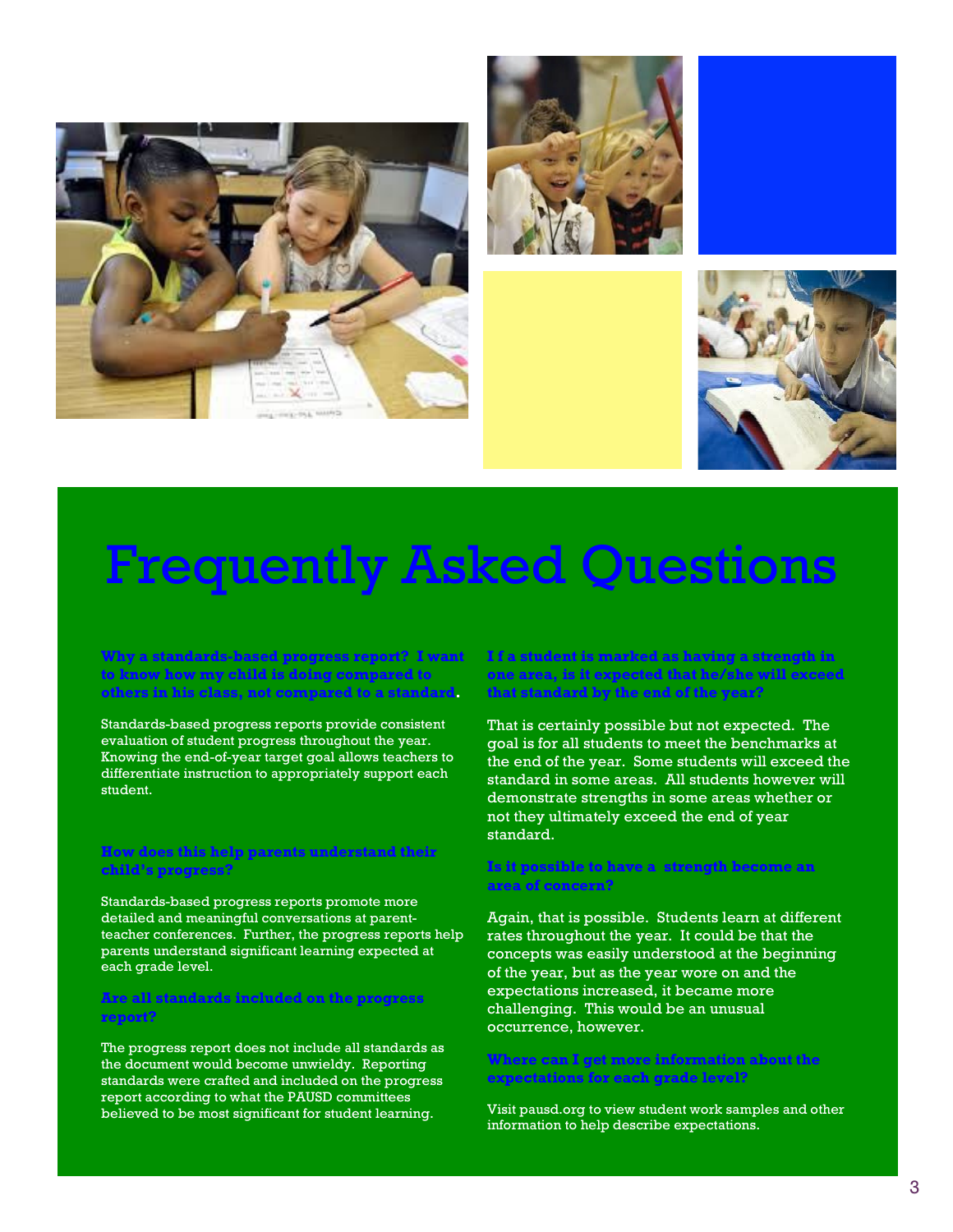## PALO ALTO UNIFIED SCHOOL DISTRICT

|                  |                                                                                |                                                                    | Dad 03 STUDENT                                                                                                                                                                                                                                                                                     | 95030973 | Grade 03 STUDENT                   |                                                                | 03             | Grade          |  |
|------------------|--------------------------------------------------------------------------------|--------------------------------------------------------------------|----------------------------------------------------------------------------------------------------------------------------------------------------------------------------------------------------------------------------------------------------------------------------------------------------|----------|------------------------------------|----------------------------------------------------------------|----------------|----------------|--|
|                  | 2014-2015                                                                      |                                                                    | 3941 El Camino Real #208                                                                                                                                                                                                                                                                           |          | <b>Elementary School Name</b>      |                                                                |                |                |  |
|                  | Palo Alto Unified                                                              |                                                                    | Palo Alto, CA 94306-3319                                                                                                                                                                                                                                                                           |          |                                    | <b>Gr3 Teacher</b>                                             |                |                |  |
|                  | <b>School District</b>                                                         |                                                                    |                                                                                                                                                                                                                                                                                                    |          |                                    |                                                                |                |                |  |
| Purpose of the   |                                                                                |                                                                    | The purpose of this progress report is to communicate students' social-emotional learning and academic<br>progress based on PAUSD expectations and as informed by the Common Core State Standards. It<br>highlights current performance levels, student strengths, and areas for continued growth. |          |                                    |                                                                |                |                |  |
| progress report. | rimester 3 (T3) Overall Comments                                               |                                                                    |                                                                                                                                                                                                                                                                                                    |          |                                    |                                                                |                |                |  |
|                  | eacher comment goes here                                                       |                                                                    | Teacher comments for                                                                                                                                                                                                                                                                               |          |                                    |                                                                |                |                |  |
|                  |                                                                                | each trimester will be<br>Trimester 2 (T2) Overall Comments        |                                                                                                                                                                                                                                                                                                    |          |                                    |                                                                |                |                |  |
|                  | Teacher comment goes here                                                      |                                                                    |                                                                                                                                                                                                                                                                                                    |          | included in this section.          |                                                                |                |                |  |
|                  | <b>Trimester 1 (T1) Overall Comments</b>                                       |                                                                    |                                                                                                                                                                                                                                                                                                    |          |                                    |                                                                |                |                |  |
|                  | Teacher comment goes here                                                      |                                                                    |                                                                                                                                                                                                                                                                                                    |          |                                    |                                                                |                |                |  |
|                  |                                                                                |                                                                    | <b>Social and Emotional Learning Progress Indicators</b>                                                                                                                                                                                                                                           |          | The same Social and                |                                                                |                |                |  |
|                  | S                                                                              |                                                                    | Area of strength                                                                                                                                                                                                                                                                                   |          | <b>Emotional Learning progress</b> |                                                                |                |                |  |
|                  | P                                                                              | Progressing                                                        |                                                                                                                                                                                                                                                                                                    |          | indicators will be used for        |                                                                |                |                |  |
|                  | C                                                                              |                                                                    | Area of concern                                                                                                                                                                                                                                                                                    |          | all three trimesters.              |                                                                |                |                |  |
|                  |                                                                                |                                                                    | <b>Social and Emotional Learning</b>                                                                                                                                                                                                                                                               |          |                                    |                                                                | T <sub>2</sub> | T <sub>3</sub> |  |
|                  | Self-<br>Uses strategies to manage and moderate emotions in various situations |                                                                    |                                                                                                                                                                                                                                                                                                    |          |                                    |                                                                |                |                |  |
|                  | Management                                                                     |                                                                    | Makes effective choices to complete learning tasks                                                                                                                                                                                                                                                 |          |                                    |                                                                |                |                |  |
|                  |                                                                                |                                                                    | Shows initiative to complete tasks independently                                                                                                                                                                                                                                                   |          |                                    |                                                                |                |                |  |
|                  |                                                                                |                                                                    | Engages willingly in new experiences                                                                                                                                                                                                                                                               |          |                                    |                                                                |                |                |  |
|                  |                                                                                | Persists when faced with challenges and tries different approaches |                                                                                                                                                                                                                                                                                                    |          |                                    |                                                                |                |                |  |
|                  | Self-                                                                          |                                                                    | Identifies personal strengths and areas to improve upon                                                                                                                                                                                                                                            |          |                                    |                                                                |                |                |  |
|                  | Awareness                                                                      |                                                                    | Demonstrates and recognizes personal best effort                                                                                                                                                                                                                                                   |          |                                    |                                                                |                |                |  |
|                  |                                                                                |                                                                    | Is aware that personal actions affect others and modifies behavior as needed                                                                                                                                                                                                                       |          |                                    |                                                                |                |                |  |
|                  | <b>Social</b>                                                                  | Expresses own opinion and can explain others' opinions             |                                                                                                                                                                                                                                                                                                    |          |                                    |                                                                |                |                |  |
|                  | Awareness                                                                      | classmates                                                         | Follows classroom routines and procedures and recognizes ways to support                                                                                                                                                                                                                           |          |                                    |                                                                |                |                |  |
|                  |                                                                                |                                                                    | Forms and maintains positive relationships with classmates: includes others in<br>classroom groups and playground games                                                                                                                                                                            |          |                                    |                                                                |                |                |  |
|                  | Relationship<br><b>Skills</b>                                                  |                                                                    | Demonstrates active listening along with appropriately initiating, joining, and<br>interrupting conversations with adults and peers                                                                                                                                                                |          |                                    |                                                                |                |                |  |
|                  |                                                                                | compromise                                                         | Contributes to the successful completion of group tasks through cooperation and                                                                                                                                                                                                                    |          |                                    |                                                                |                |                |  |
|                  |                                                                                | problems                                                           | Uses a range of conflict resolution strategies to negotiate positive outcomes to                                                                                                                                                                                                                   |          |                                    |                                                                |                |                |  |
|                  |                                                                                |                                                                    | <b>Social and Emotional Learning Comments</b>                                                                                                                                                                                                                                                      |          |                                    | Teachers may<br>make additional                                |                |                |  |
|                  |                                                                                |                                                                    | T3: Teacher has the option of putting a comment here                                                                                                                                                                                                                                               |          |                                    | comments                                                       |                |                |  |
|                  |                                                                                |                                                                    |                                                                                                                                                                                                                                                                                                    |          |                                    | immediately after a<br>standard or at the<br>end of a section. |                |                |  |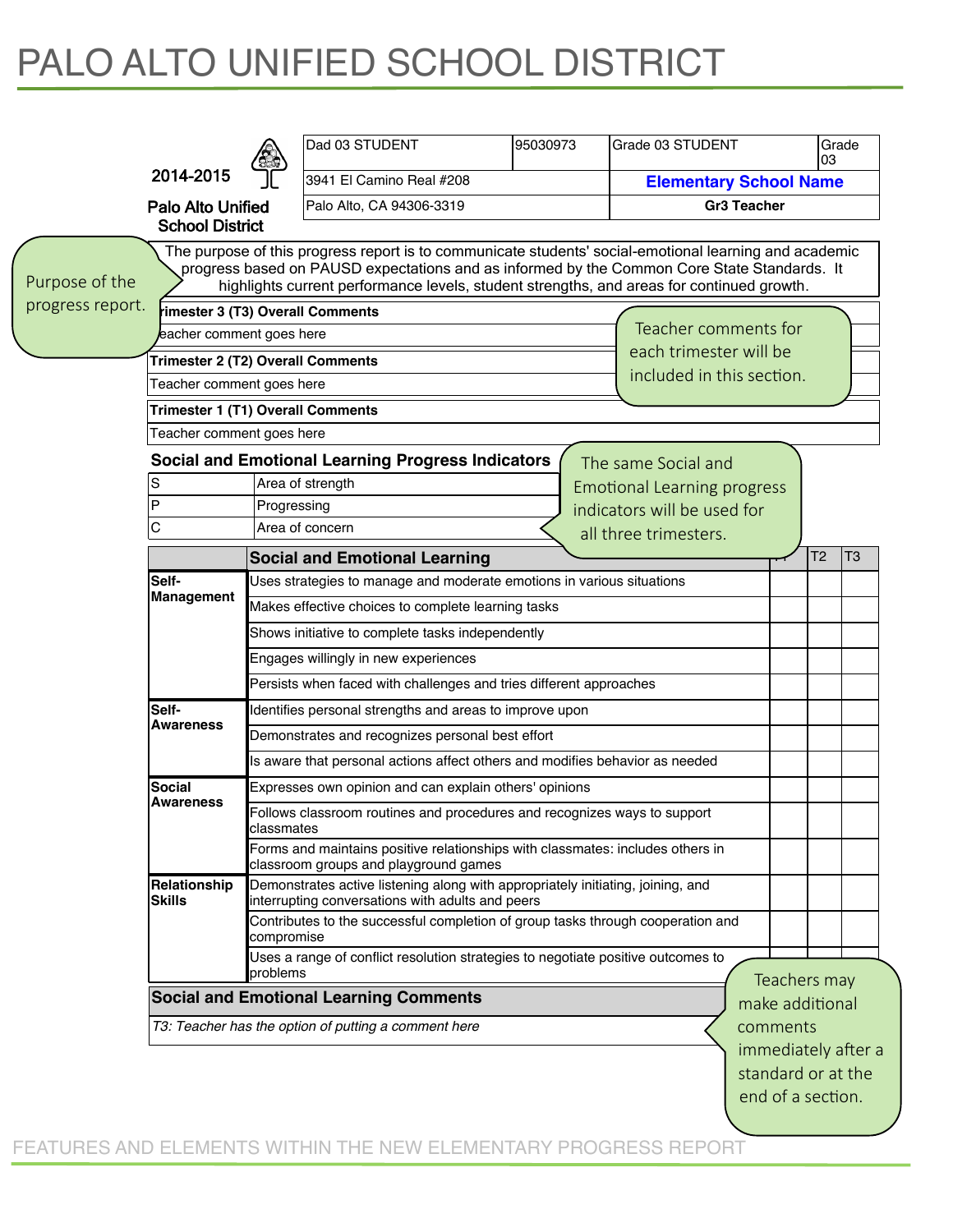The first group of progress indicators will be used for the first and second trimesters. In the third trimester, teachers will use the end of year progress indicators.

|                            |                                                                                                                                            |      | Progress Indicators for Academics (T1, T2)                                                                                              |                                                                          | End of Year Progress (T3) |                    |                |                  |  |
|----------------------------|--------------------------------------------------------------------------------------------------------------------------------------------|------|-----------------------------------------------------------------------------------------------------------------------------------------|--------------------------------------------------------------------------|---------------------------|--------------------|----------------|------------------|--|
|                            | s                                                                                                                                          |      | Area of strength                                                                                                                        | x<br><b>Exceeded standard</b>                                            |                           |                    |                |                  |  |
|                            | P                                                                                                                                          |      | Progressing                                                                                                                             | M                                                                        | Met standard              |                    |                |                  |  |
|                            | с                                                                                                                                          |      | Area of concern                                                                                                                         | Did not meet standard                                                    |                           |                    |                |                  |  |
|                            | NA                                                                                                                                         |      | Not taught or not assessed                                                                                                              |                                                                          |                           |                    |                |                  |  |
| NA is used when a          |                                                                                                                                            |      | <b>English Language Arts</b>                                                                                                            |                                                                          |                           |                    |                |                  |  |
| teacher has not yet        | <b>Details</b>                                                                                                                             |      | <b>Reading</b>                                                                                                                          |                                                                          |                           |                    |                | IT <sub>3</sub>  |  |
| taught to that standard    |                                                                                                                                            |      |                                                                                                                                         | T <sub>1</sub>                                                           | T <sub>2</sub>            |                    |                |                  |  |
| during the year or has not |                                                                                                                                            |      | Discusses the central message in fictional texts using details about characters<br>and plot elements                                    |                                                                          |                           |                    |                |                  |  |
| taught the content         |                                                                                                                                            |      |                                                                                                                                         | Discusses the main idea in informational texts using details about time, |                           |                    |                |                  |  |
| thoroughly enough to be    |                                                                                                                                            |      | sequence, and cause and effect                                                                                                          |                                                                          |                           |                    |                |                  |  |
| assessed at this time.     |                                                                                                                                            | ture | Distinguishes point of view                                                                                                             |                                                                          |                           |                    |                |                  |  |
|                            |                                                                                                                                            |      | Uses text features (e.g., subheadings, diagrams, captions, charts, glossaries,<br>and indexes) to locate information                    |                                                                          |                           |                    |                |                  |  |
|                            | Integration of                                                                                                                             |      | Compares and contrasts themes, settings, and plots in stories                                                                           |                                                                          |                           |                    |                |                  |  |
|                            | Knowledge and<br>Ideas                                                                                                                     |      | Compares and contrasts key ideas in informational texts by using information<br>from illustrations and words in a text.                 |                                                                          |                           |                    |                |                  |  |
|                            | <b>Foundational</b><br><b>Skills</b>                                                                                                       |      | Reads grade-level texts with expression, accuracy, and fluency                                                                          |                                                                          |                           |                    |                | The English      |  |
|                            | <b>Range of Reading</b>                                                                                                                    |      | Understands grade-level texts in a variety of genres (e.g., folk tales, fairy tales,<br>and science texts)                              | Language Arts<br>Standards are                                           |                           |                    |                |                  |  |
|                            | <b>Types and</b><br><b>Purposes</b>                                                                                                        |      | Writing                                                                                                                                 |                                                                          |                           |                    |                |                  |  |
|                            |                                                                                                                                            |      | Writes narratives of real and imagined experiences using descriptive details                                                            |                                                                          |                           | based on the       |                |                  |  |
|                            |                                                                                                                                            |      | Writes well-organized informational texts to clearly share facts and ideas                                                              |                                                                          |                           | <b>Common Core</b> |                |                  |  |
|                            |                                                                                                                                            |      | Writes well-organized opinion pieces supporting a point of view with reasons                                                            |                                                                          |                           |                    |                | State Standards. |  |
|                            | <b>Production and</b>                                                                                                                      |      | Plans, revises, and edits writing                                                                                                       |                                                                          |                           |                    |                |                  |  |
|                            | <b>Distribution</b>                                                                                                                        |      | Uses a variety of digital tools to collaborate, produce, and publish                                                                    |                                                                          |                           |                    |                |                  |  |
|                            | land Present<br>Knowledge                                                                                                                  |      | Research to Build Conducts short research projects using note-taking skills                                                             |                                                                          |                           |                    |                |                  |  |
|                            | <b>Range of writing</b>                                                                                                                    |      | Writes routinely over extended and shorter time frames for a variety of purposes                                                        |                                                                          |                           |                    |                |                  |  |
|                            |                                                                                                                                            |      | <b>Listening/Speaking</b>                                                                                                               |                                                                          |                           | T1                 | T <sub>2</sub> | lT3              |  |
|                            | Comprehension<br>and Collaboration<br><b>Presentation of</b><br>Knowledge and<br>Ideas<br><b>Conventions of</b><br><b>Standard English</b> |      | Engages in small and large-group conversations respectfully, builds on ideas of<br>others, and expresses own ideas and evidence clearly |                                                                          |                           |                    |                |                  |  |
|                            |                                                                                                                                            |      | Speaks clearly with appropriate pacing and volume to report on a topic, tell a<br>story, or recount an experience                       |                                                                          |                           |                    |                |                  |  |
|                            |                                                                                                                                            |      | Language                                                                                                                                |                                                                          |                           | T1                 | T <sub>2</sub> | T <sub>3</sub>   |  |
|                            |                                                                                                                                            |      | Speaks and writes using grade-appropriate conventions and spelling                                                                      |                                                                          |                           |                    |                |                  |  |
|                            | <b>Vocabulary</b><br><b>Aquisition and</b><br><b>Use</b>                                                                                   |      | Determines the meaning of unknown and multiple-meaning words and uses<br>grade-level vocabulary in speaking and writing                 |                                                                          |                           |                    |                |                  |  |
|                            |                                                                                                                                            |      | <b>English Language Arts Comments</b>                                                                                                   |                                                                          |                           |                    |                |                  |  |
|                            |                                                                                                                                            |      | T3: Teacher has the option of putting a comment here                                                                                    |                                                                          |                           |                    |                |                  |  |
|                            |                                                                                                                                            |      |                                                                                                                                         |                                                                          |                           |                    |                |                  |  |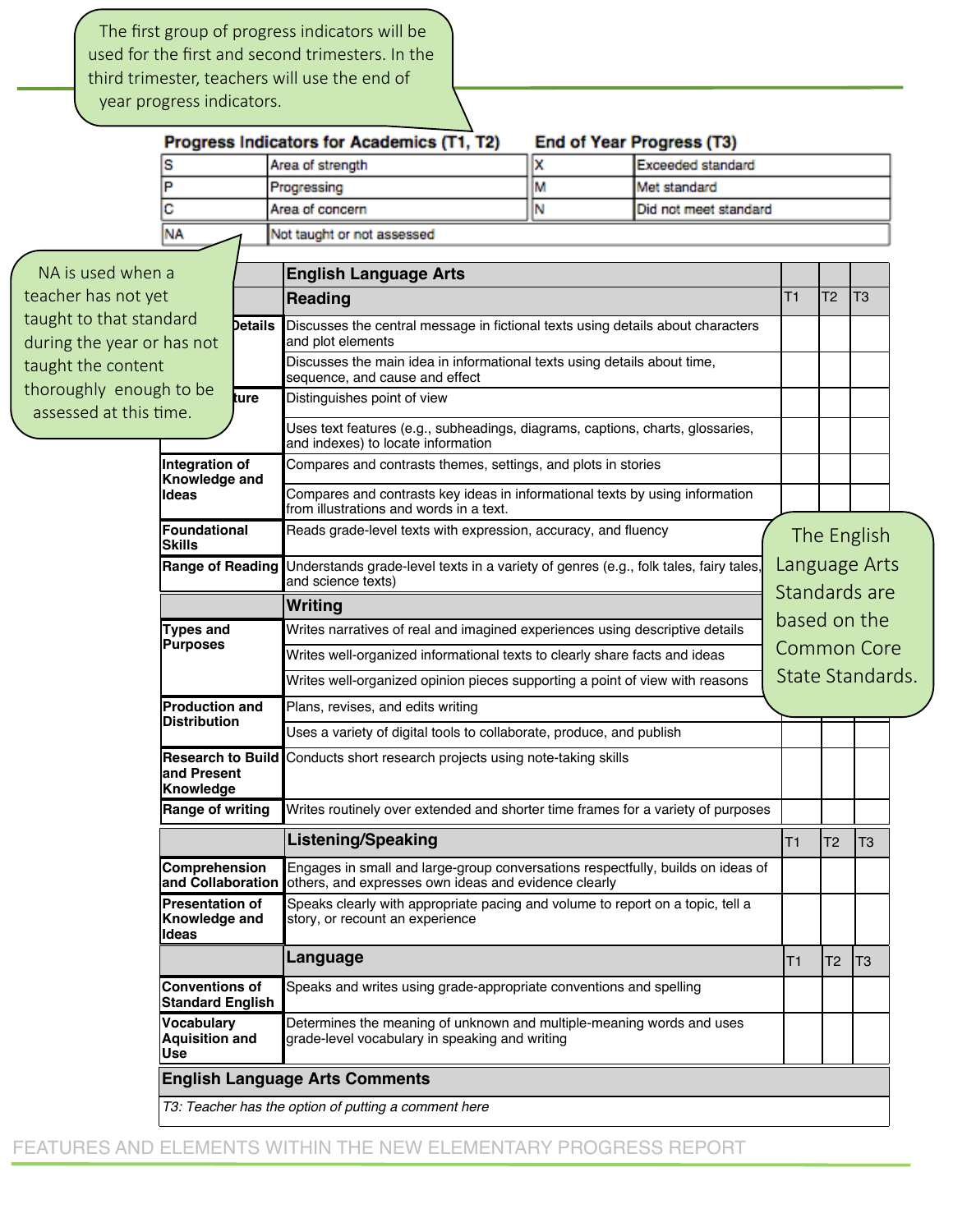## PALO ALTO UNIFIED SCHOOL DISTRICT

|                                                                                                                      |                                               | Mathematics                                                                                                                                                                                                         | T1                                   | T <sub>2</sub>                      | T <sub>3</sub> |  |  |  |  |  |
|----------------------------------------------------------------------------------------------------------------------|-----------------------------------------------|---------------------------------------------------------------------------------------------------------------------------------------------------------------------------------------------------------------------|--------------------------------------|-------------------------------------|----------------|--|--|--|--|--|
|                                                                                                                      | <b>Operations and</b><br>Algebraic            | Uses the four operations $(+, -, x, \div)$ to solve two-step word problems                                                                                                                                          |                                      |                                     |                |  |  |  |  |  |
|                                                                                                                      | <b>Thinking</b>                               | Multiplies and divides within 100 and understands the relationship between<br>multiplication and division                                                                                                           |                                      |                                     |                |  |  |  |  |  |
|                                                                                                                      | <b>Fractions</b>                              | Demonstrates understanding of fractions as numbers                                                                                                                                                                  |                                      |                                     |                |  |  |  |  |  |
|                                                                                                                      | <b>Measurement</b>                            | Measures and estimates time, length, volume, and weight using standard units                                                                                                                                        |                                      |                                     |                |  |  |  |  |  |
|                                                                                                                      |                                               | Measures and explains the area and perimeter of two-dimensional shapes                                                                                                                                              |                                      |                                     |                |  |  |  |  |  |
|                                                                                                                      | <b>Geometry</b>                               | Identifies and categorizes the attributes of two- and three-dimensional shape                                                                                                                                       | The                                  |                                     |                |  |  |  |  |  |
|                                                                                                                      | Number and<br><b>Operations in</b><br>Base 10 | Uses place value to fluently add and subtract within 1,000                                                                                                                                                          |                                      | <b>Mathematics</b><br>Standards are |                |  |  |  |  |  |
|                                                                                                                      | <b>Math Practices</b>                         | Makes sense of problems and perseveres in solving them: students discuss<br>problem-solving strategies and recognize the connections between them                                                                   | based on the                         |                                     |                |  |  |  |  |  |
| Math Practices describe<br>the habits of mind students<br>should develop to foster<br>mathematical<br>understanding. |                                               | <b>Common Core</b><br>Constructs viable arguments and critiques the reasoning of others: students<br>explain their own thinking, respond to others' explanations, and ask appropri<br>State Standards.<br>questions |                                      |                                     |                |  |  |  |  |  |
|                                                                                                                      |                                               | Uses appropriate tools strategically: when solving a problem, students<br>understand which tools are the most appropriate to use (e.g., objects, diagrams,<br>and estimation)                                       |                                      |                                     |                |  |  |  |  |  |
|                                                                                                                      |                                               | Attends to precision: students accurately calculate, measure, and communicate<br>with precise math language                                                                                                         |                                      |                                     |                |  |  |  |  |  |
|                                                                                                                      | <b>Mathematics Comments</b>                   |                                                                                                                                                                                                                     |                                      |                                     |                |  |  |  |  |  |
|                                                                                                                      |                                               | T3: Teacher has the option of putting a comment here                                                                                                                                                                |                                      |                                     |                |  |  |  |  |  |
|                                                                                                                      |                                               | <b>Science</b>                                                                                                                                                                                                      | T <sub>1</sub>                       | T <sub>2</sub>                      | T <sub>3</sub> |  |  |  |  |  |
|                                                                                                                      | <b>Content</b>                                | Demonstrates an understanding of content and concepts in physical science                                                                                                                                           |                                      |                                     |                |  |  |  |  |  |
|                                                                                                                      |                                               | Demonstrates an understanding of content and concepts in earth science                                                                                                                                              |                                      |                                     |                |  |  |  |  |  |
|                                                                                                                      |                                               | Demonstrates an understanding of content and concepts in life science                                                                                                                                               | <b>Teachers will</b>                 |                                     |                |  |  |  |  |  |
|                                                                                                                      | <b>Process Skills</b>                         | Differentiates evidence from opinion and knows that scientists do not rely<br>claims or conclusions unless they are backed by observations that can be<br>confirmed                                                 | provide details<br>regarding Science |                                     |                |  |  |  |  |  |

| <b>Process Skills</b>                                | Differentiates evidence from opinion and knows that scientists do not rely<br>claims or conclusions unless they are backed by observations that can be<br>confirmed |                                                           | provide details<br>regarding Science |                                                                  |                |                |  |  |
|------------------------------------------------------|---------------------------------------------------------------------------------------------------------------------------------------------------------------------|-----------------------------------------------------------|--------------------------------------|------------------------------------------------------------------|----------------|----------------|--|--|
|                                                      | Predicts the outcome of a simple investigation and compares the result w<br>prediction                                                                              |                                                           |                                      | units of study in<br>newsletters, parent<br>communication emails |                |                |  |  |
|                                                      | Collects and analyzes data to draw conclusions                                                                                                                      |                                                           |                                      |                                                                  |                |                |  |  |
|                                                      | Understands that scientists support their claims with evidence                                                                                                      |                                                           | and in the comments<br>section.      |                                                                  |                |                |  |  |
| <b>Science Comments</b>                              |                                                                                                                                                                     |                                                           |                                      |                                                                  |                |                |  |  |
|                                                      | T3: Teacher has the option of putting a comment here                                                                                                                |                                                           |                                      |                                                                  |                |                |  |  |
|                                                      | <b>Social Studies</b>                                                                                                                                               |                                                           |                                      | T <sub>1</sub>                                                   | T <sub>2</sub> | T <sub>3</sub> |  |  |
|                                                      | Demonstrates an understanding of content, concepts, and vocabulary                                                                                                  |                                                           |                                      |                                                                  |                |                |  |  |
|                                                      | Applies critical thinking and cultural awareness in discussions                                                                                                     | Teachers will describe                                    |                                      |                                                                  |                |                |  |  |
| <b>Social Studies Comments</b>                       |                                                                                                                                                                     | details of Social Studies<br>content being studied in the |                                      |                                                                  |                |                |  |  |
| T3: Teacher has the option of putting a comment here |                                                                                                                                                                     | comments section.                                         |                                      |                                                                  |                |                |  |  |

FEATURES AND ELEMENTS WITHIN THE NEW ELEMENTARY PROGRESS REPORT